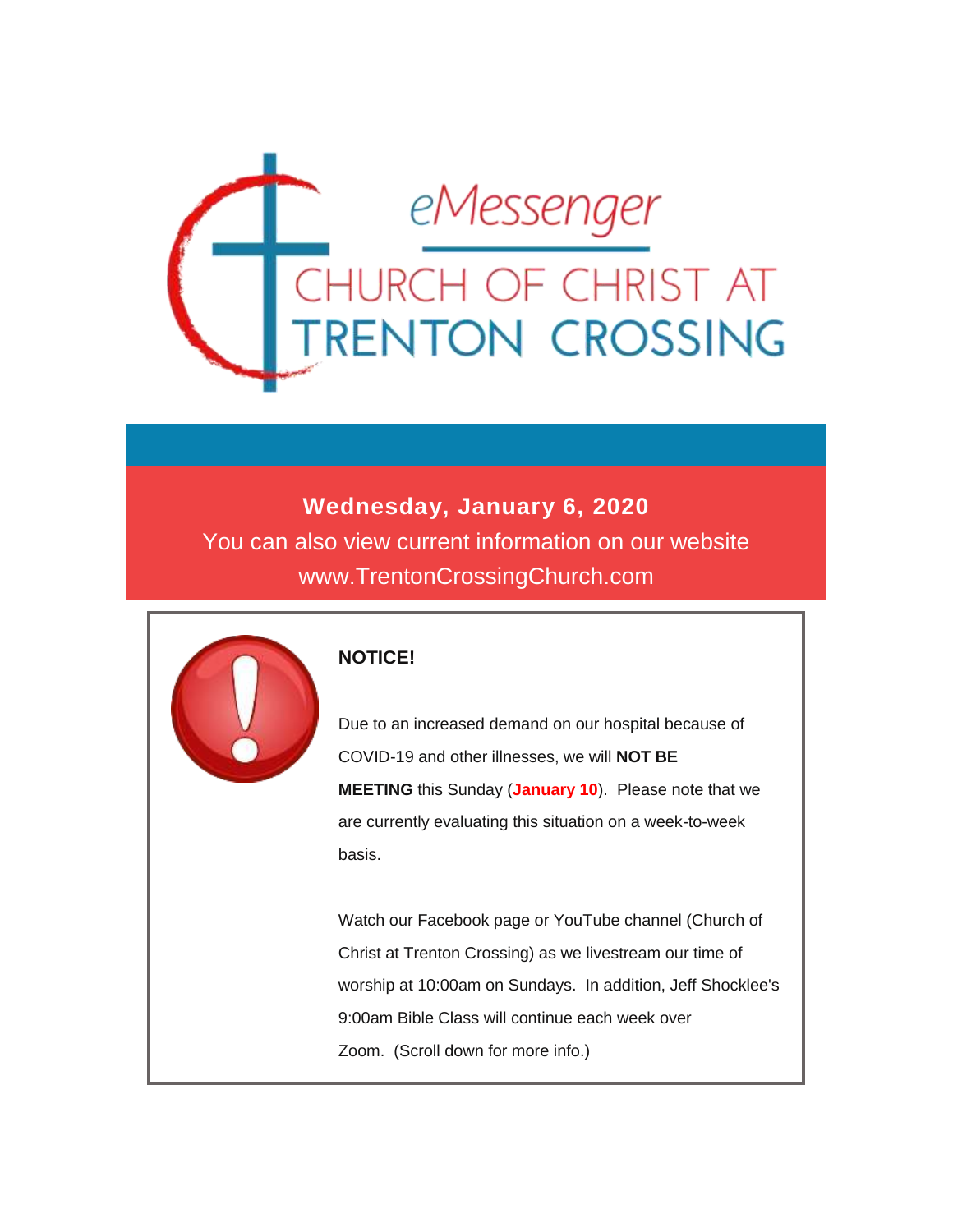

#### **FROM GEOFFREY'S DESK . . .**

 Let me begin by wishing everyone a Happy New Year! This is the first issue of *The Messenger* for 2021, and we have turned the page on a new year. Without a doubt, this past year gave us our share of challenges, but that is always the case, even in "easier" years. I know we will still have challenges ahead in 2021, but we will also have opportunities. Let's be open to those opportunities when they come our way, and let's take advantage of those situations so that we can use them to bring glory to God.

 One of the challenges we faced this past year—and it has continued into 2021—is knowing when to decide to forego in-person worship assemblies on a given week. The factor that influences us the most is what is happening at Tennova Hospital, and currently, the hospital's capacity is being tested, not only due to COVID, but also because of other illnesses. We continue to pray that we are close to turning the corner thanks to distribution of vaccines, but in the meantime, the elders will be making decisions on a week-to week basis. I thank you for your understanding, and I especially thank you for the way that you have continued your financial support through the ups and downs of the past year. Hopefully, we will not need to take another break from our assemblies once we begin meeting again, and perhaps we are being overly cautious with these judgement calls, but your support is not taken for granted. We will come through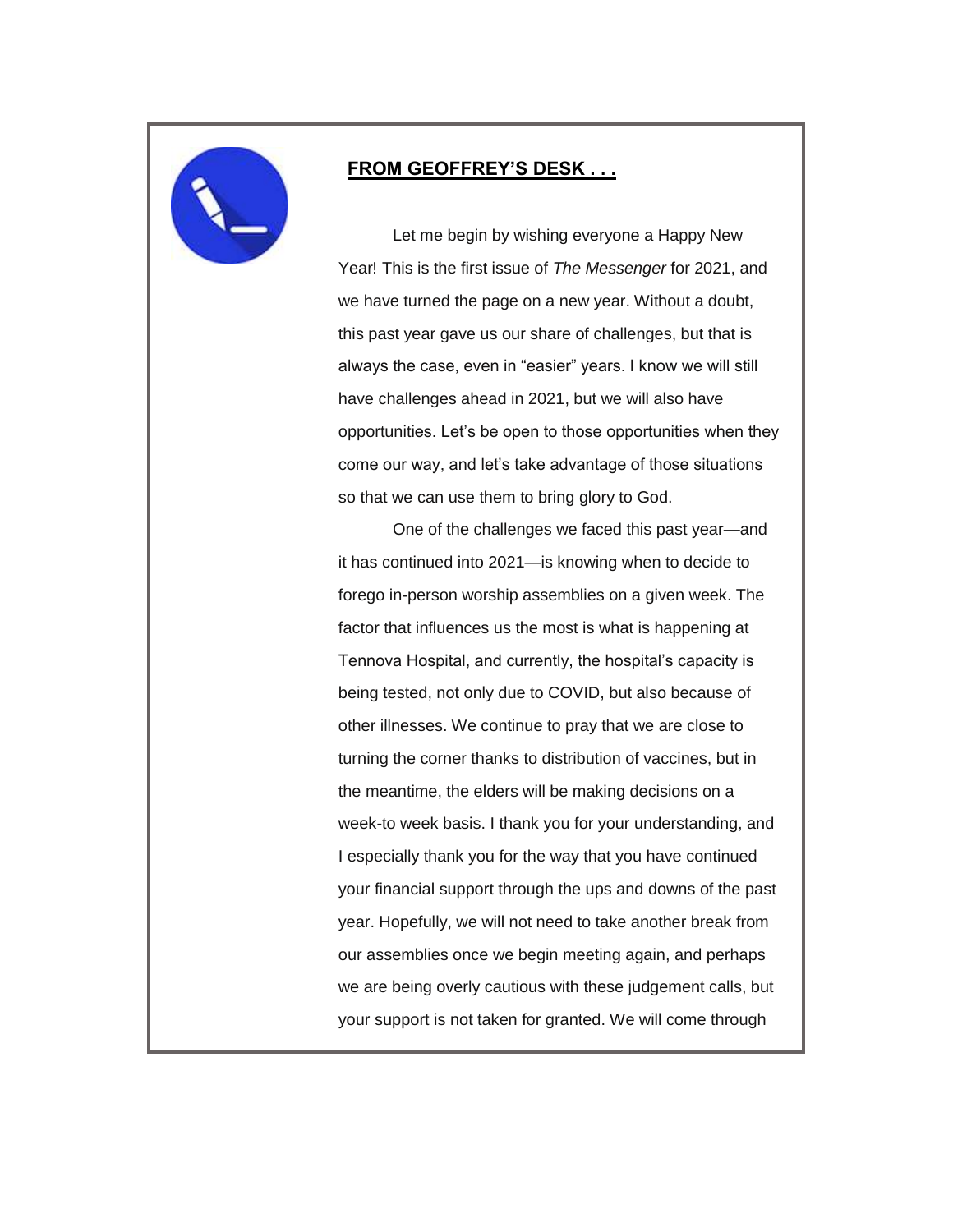all of this together, and I am looking forward to brighter days ahead in 2021.

*-gs-*



**Thursday, February 11 -** Dorcas Ministry, 6pm.

**More information about Upcoming Events can be found in the box below.**



## **Church News**

- **Parkinson's Awareness -** The Parkinson's Awareness Group usually meets here every 2nd Thursday at 3pm in the Fellowship Hall. The do not have currently have plans to meet due to COVID-19.
- **Dorcas Ministry -** The Dorcas Ministry usually meets every 2nd Thursday from 6-8pm in the Fellowship Hall. However, due to the spike in COVID-19 cases, they will not meet in January. The next scheduled meeting is February 11. This ministry is for anyone of any age or talent level interested in crafting for God's glory.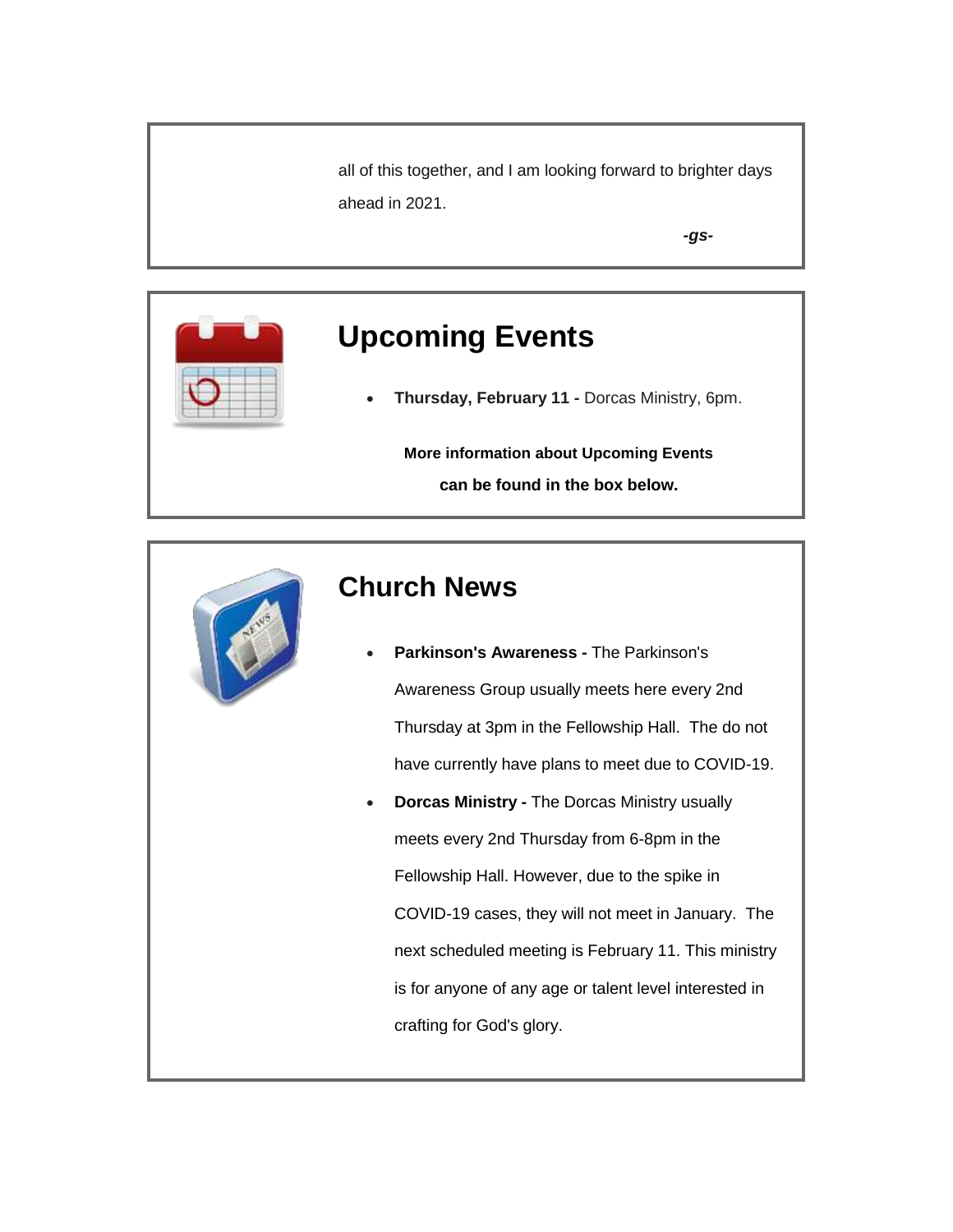

#### **We Need Teachers!**

We are in need of Sunday School teachers for the Preschool department. We also need nursery workers to help during our Sunday Morning Worship Assembly as well as teachers for our Ministry 937 (special needs class.) If you can help, please see or contact Gwyn Huggins at 931-220-6478.



#### **World Bible School Reports**

#### **USA December Report**

| Referrals                 | 184 |
|---------------------------|-----|
| <b>Lessons Graded</b>     | 151 |
| Graduates                 | 8   |
| <b>New Students</b>       | 43  |
| <b>Bibles Requested</b>   | 26  |
| <b>Baptisms Requested</b> | 3   |
| <b>Baptisms Confirmed</b> | ი   |
| <b>Prayers Requested</b>  | 12  |

#### **2020 Yearly Report**

|                           | USA  | Malawi |
|---------------------------|------|--------|
| Referrals                 | 1995 | 286    |
| Lessons Graded            | 1762 | 78     |
| Graduates                 | 170  | 10     |
| <b>New Students</b>       | 448  | 38     |
| <b>Bibles Requested</b>   | 259  |        |
| <b>Baptisms Requested</b> | 49   |        |
|                           |      |        |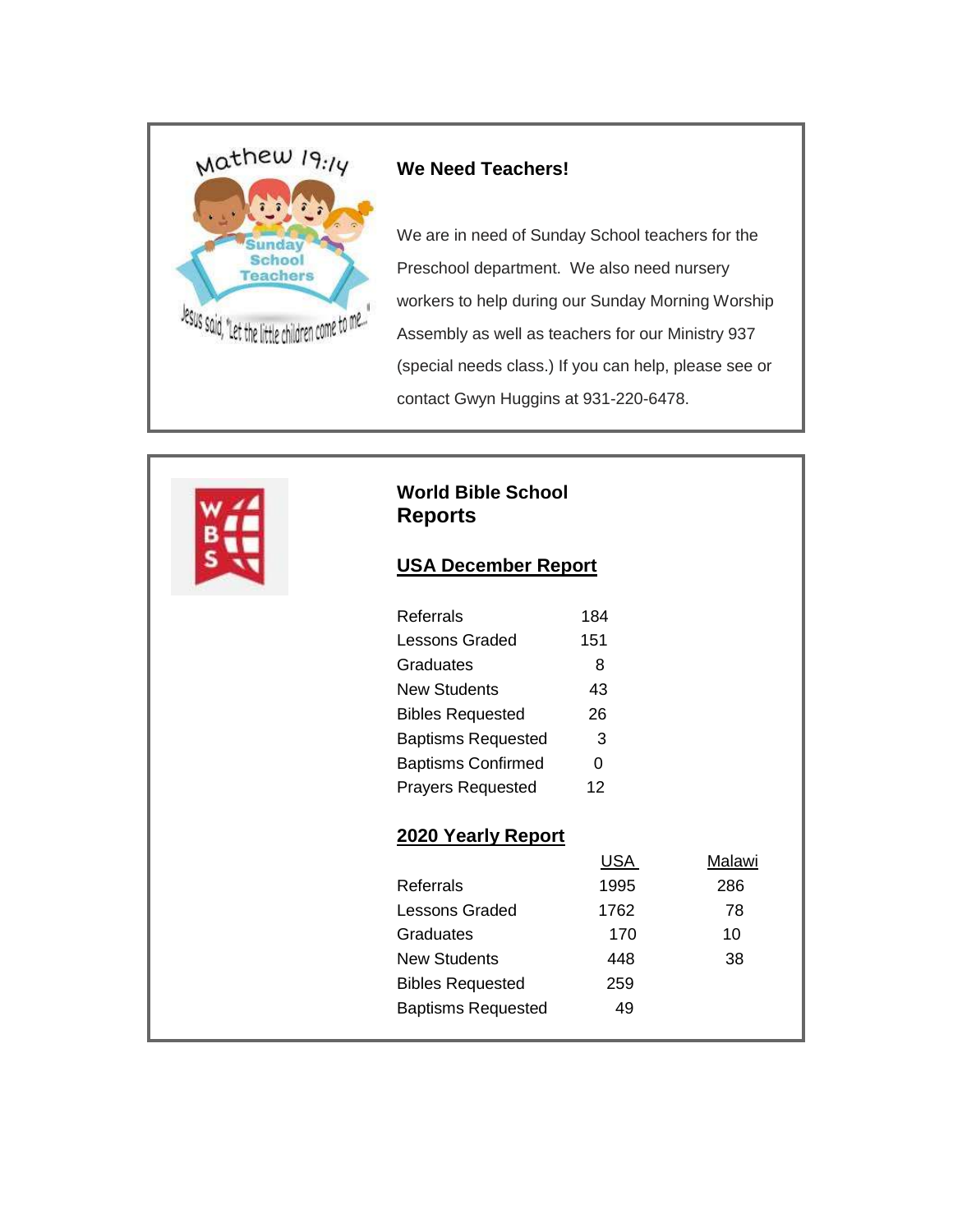

# **UTCYG**

#### **Sunday Morning 9am** Middle School Class (6th-8th)

High School Class (9th-12th)

**Wednesday Afternoon Mid-Week Bible Study 4:30-8pm** Middle School Class (6th-8th) High School Class (9th-12th)

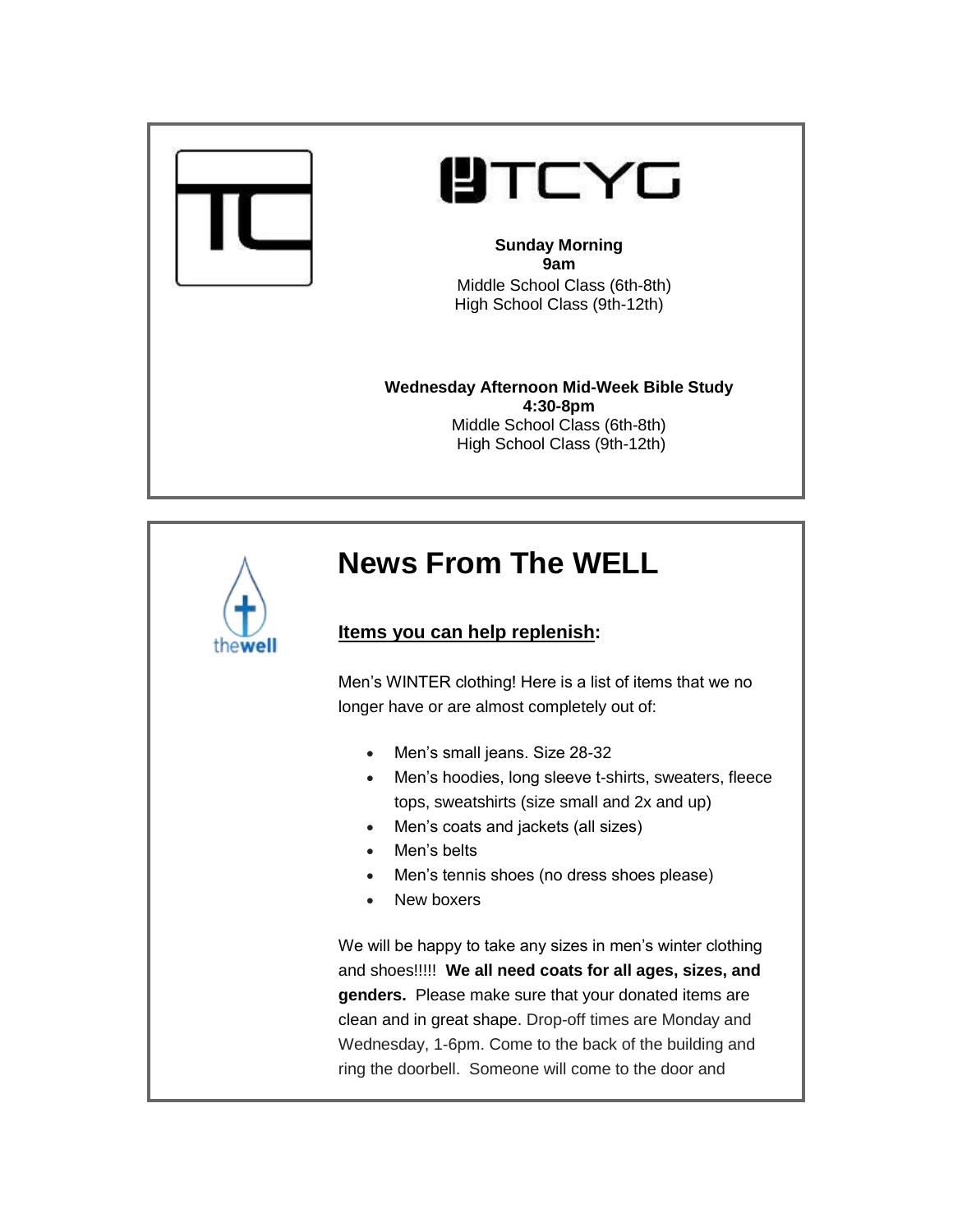receive your donations.

#### **Clothing Guidelines:**

- Drop-off times are Monday and Wednesday, 1-6pm. Come to the back of the building and ring the doorbell. Someone will come to the door and receive your donations.
- We are ONLY accepting items that are in GREAT shape. Please send all other items to another ministry in town.
- The green bin behind our building is closed at this time. Please do not leave your donations outside! Any items left outside will be disposed of.

**Food Item:** None at this time.

#### **Well Contact Information:**

931-802-2889 TheWell@TrentonCrossingChurch.com



**If you or someone you know needs to be added to our TC Prayer List, please contact the church office.**

- **Rehab:** Carol Baker is in Clarksville Nursing and Rehab (room 301) for therapy for her broken ankle. Barbara Tatum is in Encompass Rehab (room 222) in Franklin, TN.
- **Deployed:** Perry Patton, Brian Quinn, Charlie Reed, and John Reed.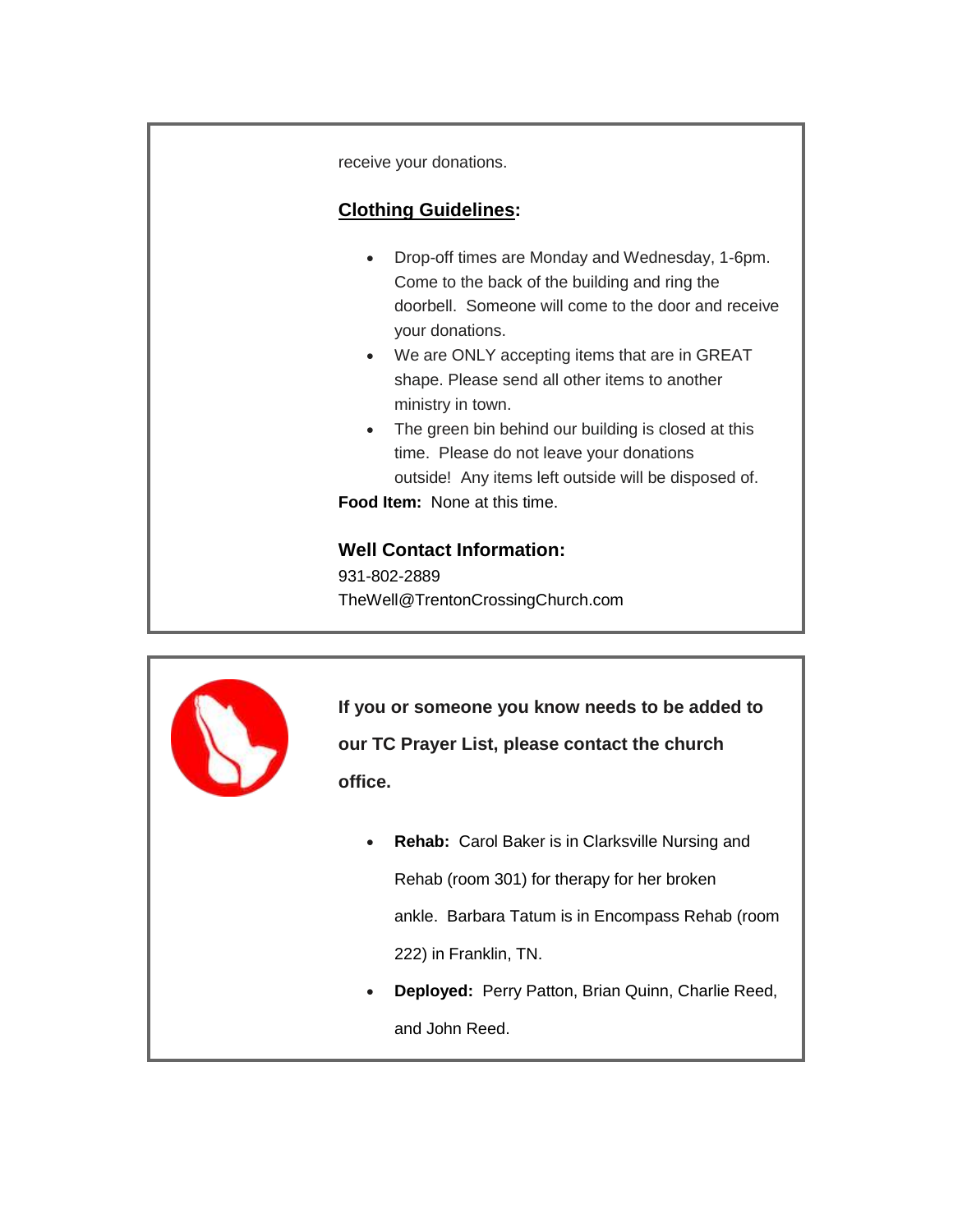- **Continued Prayers:** Joyce Carpenter, Geneva Chester, Susan Claud, Marta Dean, Glen & Marilyn Ezell, Robert & Lenetta Graves, Frances Johnson, Jean Langley, Bob Lewis, Mary Linton, Virgie Mallory, Joe & Shirley Marable, Glenda McKinney, Allison Quinn, Ann Suddeath, Greg Troupe, Marlene Walker, Amy Williams, and Lillian Wright.
- **Home-Centered:** Linda Allen, Jimmy & Betty Collier, Frances Johnson, Virgie Mallory, and Dorothy Oliver.
- **Family & Friends**: David and Shirley Bradley (brother and sister-in-law of Blakey Bradley); Billy Carpenter (son of Joyce Carpenter); Glen Chester (brother of Teresa Winn); Harold Galbraith (former elder is now home following heart surgery); Tara Gant (friend of Joyce Johnson); Charles Givens (brother of Pat Thompson); Brenda Gray (friend of Joyce Johnson) is undergoing treatments for cancer; Bryan & Alice Gunter (friends of Mark Sharp) Brian was diagnosed with lukemia; Michael Hardy (son of Nita Hardy) various health issues; Dylan Lawrence (student at Montgomery Central High School diagnosed with an inoperable brain tumor); Danny and Felicia Loya (uncle and aunt of Ken Allen) diagnosed with COVID-19; Dixie Maxwell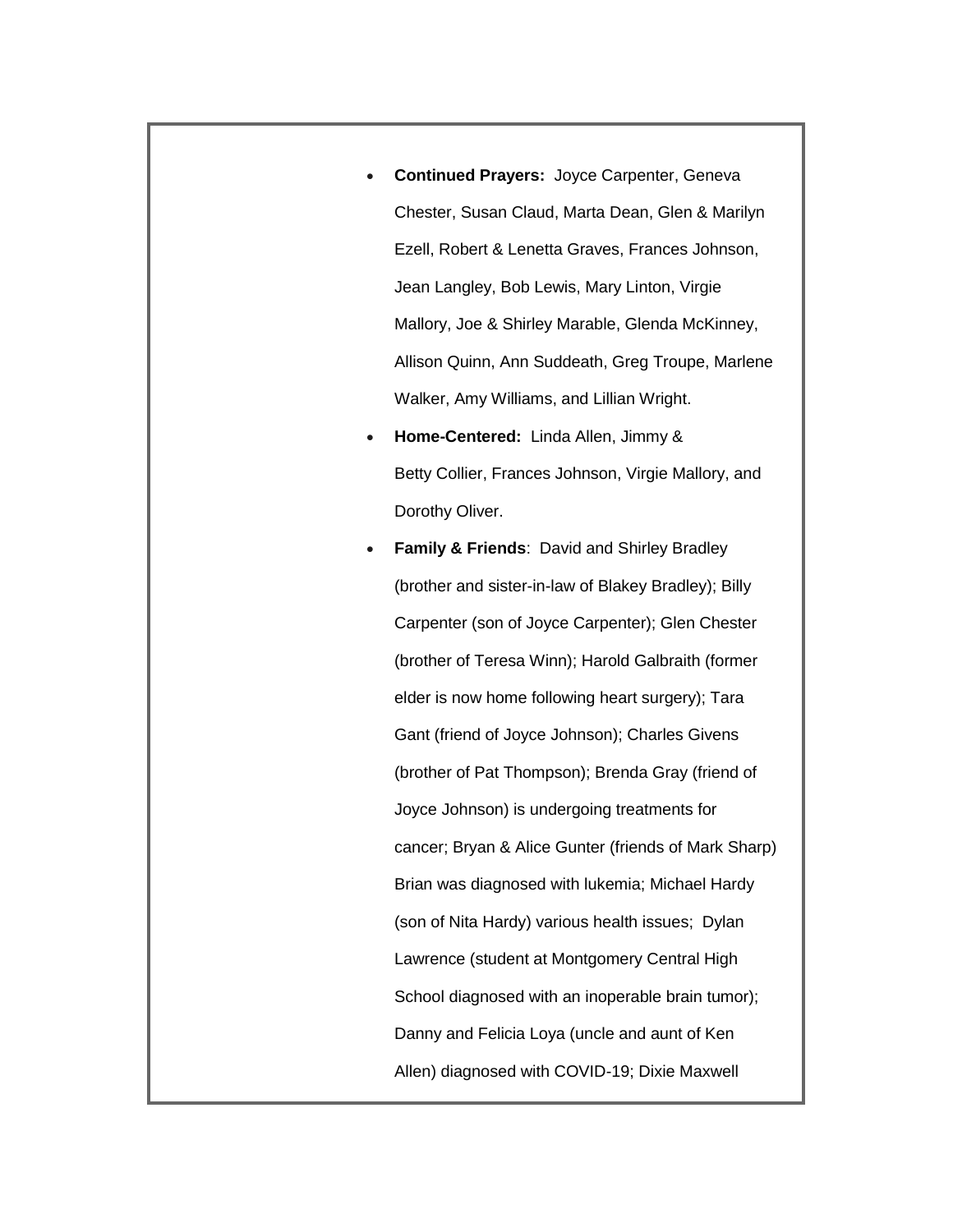(aunt of Tiffany Hampton) was diagnosed with an inoperable brain tumor; Johnny Miller was diagnosed with skin cancer; Mistic Family (friends of Jill Compton), Phil Oliver (neighbor of Guy and Barbara Beeman); Judy Rye (relative of Pat Thompson); Carol Sharp (sister-in-law of Mark Sharp) diagnosed with a brain tumor; Lucian Wyatt (brother of Debbie Waynick) is in St. Thomas Mid-Town with COVID-19; Margaret West (mother of Myrna Travis); and Bobbie Wilson (friend of Nita Hardy).

- **Arcadia Senior Living:** Harold and Carolyn Vann, Apt. 313; Lovetta Wright, Room 332
- **Jubilee House:** John Harrison, Room 114, (475 Bellamy Lane, 37043)
- **Uffelman:** Tammy Roe, Apt. 302: (215 Uffelman Dr., 37043)
- **Walking Horse:** Anita Cooper, Room 125 (207 Uffelman Dr., 37043)



## **WAYS TO CONNECT**

As you know, these are unusual times, and we are not having any public gatherings this Sunday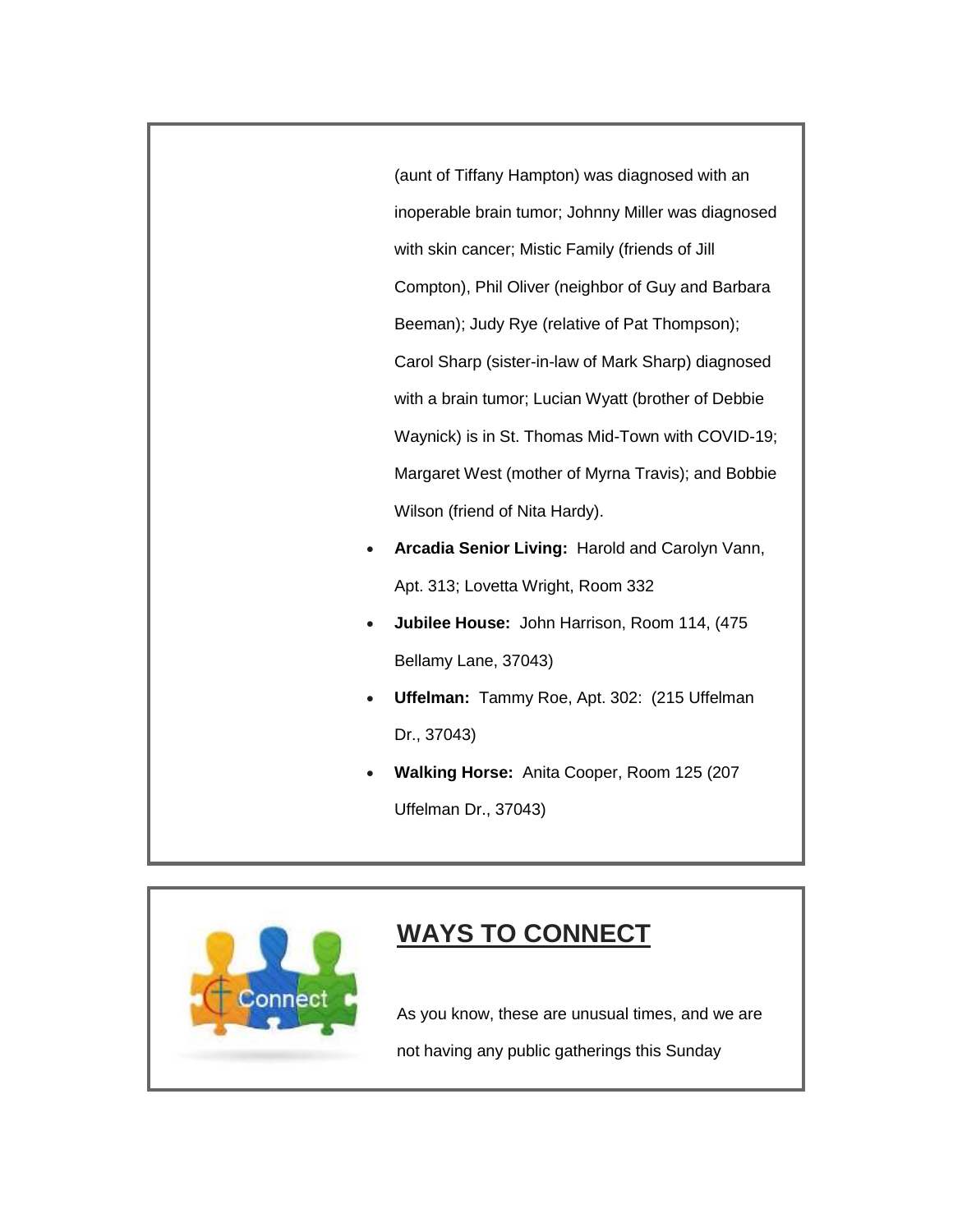(January 3). In the meantime, there are various ways that you can connect with us throughout the week, and they are posted below.

PLEASE NOTE: You DO NOT need to be registered on Facebook in order to access our Facebook page. Simply go to [www.facebook.com](http://www.facebook.com/) and go to our page (Church of Christ at Trenton Crossing)

**SPECIAL NOTE FOR YOUTH:** Chris Middleton is conducting several meetings/studies throughout the week using Zoom. Please scroll back to "Youth Group News" for the schedule and link information.

**Sunday at 9am –** Bible Class with Jeff Shocklee on Zoom

The link is: <https://us04web.zoom.us/j/> . . .

Meeting ID: 344 569 933

Password: 019541

**Sunday at 10am –** Live Stream Worship

Our Facebook Page

(Church of Christ at Trenton Crossing)

Our Website (www. trentoncrossingchurch.com)